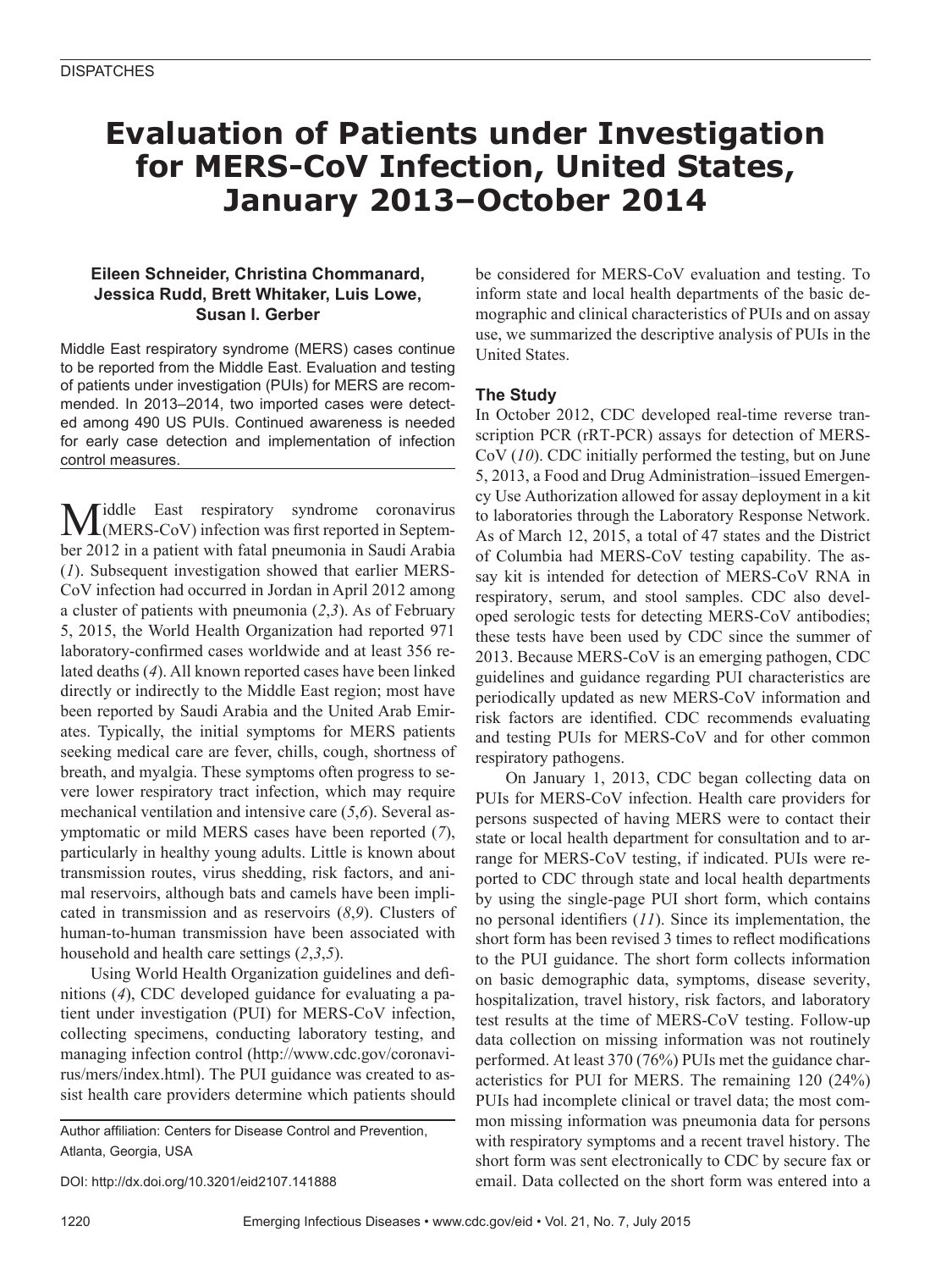CDC database by using Microsoft Access (Microsoft Corporation, Redmond, WA, USA). SAS version 9.3 (SAS Institute, Cary, NC, USA) was used for data analysis.

During January 1, 2013–October 31, 2014, a total of 490 PUIs were reported to CDC from 45 states and the District of Columbia (Figures 1, 2; Table 1). Of the 490 PUIs, 381 (78%) reported traveling from the Arabian Peninsula or neighboring countries to the United States within 14 days before illness onset (Table 2). A total of 113 (23%) PUIs also reported having close contact with a recently ill traveler from the Arabian Peninsula or neighboring countries within 14 days of symptom onset; the most common contacts were with persons from Saudi Arabia (55/113 [49%]), United Arab Emirates  $(10/113)$  [9%]), and Qatar  $(9/113 \text{ [8\%]})$ . Non-US residents accounted for 113 (23%) of the PUIs.

The most commonly reported symptoms were cough, fever, and shortness of breath (Table 1). A total of 292 (60%) PUIs were hospitalized, of whom 112 (38%) were admitted to the intensive care unit and 61 (21%) required mechanical ventilation. The most commonly reported underlying conditions among PUIs were immunosuppression and diabetes. Eleven (2%) PUIs died.

In total, 488 PUIs tested negative for MERS-CoV by rRT-PCR, serologic assay, or both. In May 2014, two PUIs tested positive for MERS-CoV by serologic assay and rRT-PCR in serum and respiratory samples, including lower respiratory tract specimens. These 2 patients were health care providers in whom respiratory symptoms had developed within 14 days of travel from Saudi Arabia; both cases were identified as imported MERS (*12*,*13*). Neither patient required mechanical ventilation.

The most commonly detected pathogens among the 490 PUIs were influenza A virus and rhinovirus/enterovirus;



**Figure 1.** Number of PUIs tested for MERS-CoV (N = 490), by state, United States, January 1, 2013–October 31, 2014. DC, District of Columbia; PUIs, patients under investigation.

however, for 359 PUIs (73%), other pathogen testing was not performed or detected pathogens were not reported (Table 1). Timely reporting of PUIs to CDC may have influenced reporting of pending non–MERS-CoV etiologic pathogen test results.

#### **Conclusions**

Currently in the United States, the preferred method for detecting MERS in PUIs with recent symptom onset is to test lower respiratory, naso-oropharyngeal, and serum specimens by using the CDC rRT-PCR assay. For PUIs in whom symptom onset occurred >2 weeks before specimen collection, testing using the CDC MERS-CoV

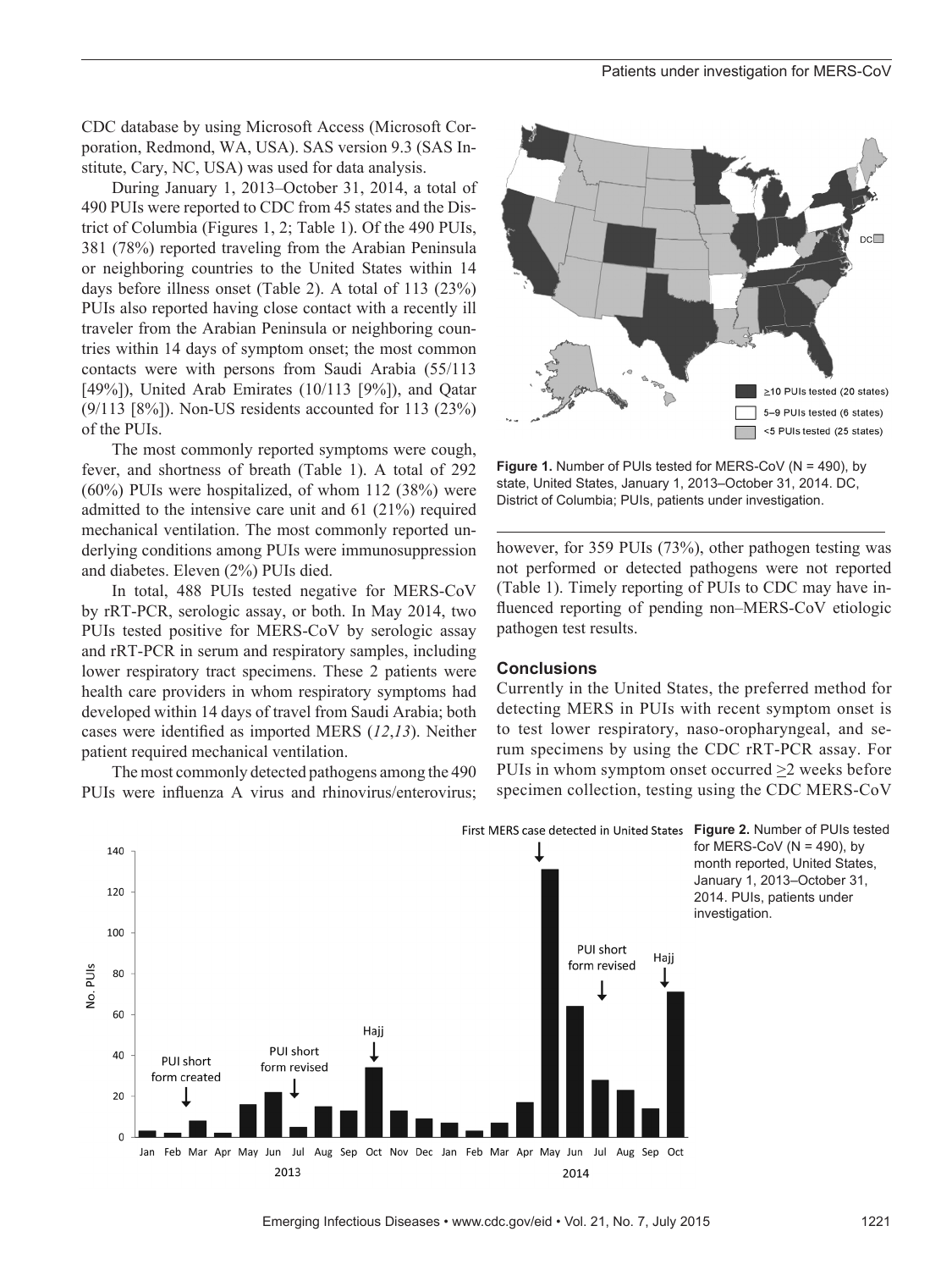#### **DISPATCHES**

| Value<br>Characteristic<br>296 (60.4)/186 (38.0)<br>Sex, M/F<br>$48(0.3 - 89)$<br>Median age, y (range)<br>Symptom<br>Cough<br>393(80.2)<br>Fever<br>388 (79.2)<br>Shortness of breath<br>220 (44.9)<br>153 (35.1)<br>Chills†<br>140 (32.1)<br>Myalgia <sup>+</sup><br>134 (27.4)<br>Sore throat<br>Headache <sup>+</sup><br>106 (24.3)<br>58 (13.3)<br>Diarrhea†<br>Abdominal paint<br>34 (7.8)<br>Hospitalized<br>292 (59.6)<br>Intensive care unit<br>112 (38.4)<br>Mechanical ventilation<br>61 (20.9)<br>Clinical finding<br>Pneumonia‡<br>236 (48.2)<br>Acute respiratory distress syndrome‡<br>48 (9.8)<br>Renal failure<br>22 (4.5)<br>Died<br>11(2.2)<br>Underlying condition+<br>Immunosuppression<br>55 (12.6)<br>Diabetes<br>40 (9.2)<br>Hypertension<br>27 (6.2)<br>Cardiac disease<br>23 (5.3)<br>Asthma<br>20 (4.6)<br>Chronic pulmonary disease<br>11(2.5)<br>Hyperlipidemia<br>9(2.1)<br>8(1.8)<br>Pregnant<br>Renal disease<br>7(1.6)<br>12(2.8)<br>Other<br>Specific job classification†<br>Health care worker<br>35(8.0)<br>US military<br>9(2.1)<br>MERS-CoV rRT-PCR testing<br>Specimen type<br>Upper respiratory<br>414 (84.5)<br>Lower respiratory<br>242 (49.4)<br>Serum<br>235 (48)<br>Stool<br>40 (8.2)<br>MERS-CoV positive<br>2(0.4)<br>Serologic testing for MERS-CoV<br>Tested<br>67 (13.7)<br>MERS-CoV positive<br>2(0.4)<br>Other pathogens detected§<br>Influenza A virus<br>41 (8.4)<br>Rhinovirus/enterovirus<br>37 (7.6)<br>Influenza B virus<br>13(2.7)<br>Streptococcus pneumoniae<br>11(2.2)<br>Human metapneumovirus<br>6(1.2)<br>Adenovirus<br>5(1.0)<br>4(0.8)<br>Coronavirus<br>Respiratory syncytial virus<br>4(0.8)<br>Parainfluenzavirus<br>3(0.6)<br>Chlamydophila pneumoniae<br>2(0.4)<br>2(0.4)<br>Legionella pneumoniae<br>16(3.3)<br>Other | States, January 1, 2013–October 31, 2014 |  |
|------------------------------------------------------------------------------------------------------------------------------------------------------------------------------------------------------------------------------------------------------------------------------------------------------------------------------------------------------------------------------------------------------------------------------------------------------------------------------------------------------------------------------------------------------------------------------------------------------------------------------------------------------------------------------------------------------------------------------------------------------------------------------------------------------------------------------------------------------------------------------------------------------------------------------------------------------------------------------------------------------------------------------------------------------------------------------------------------------------------------------------------------------------------------------------------------------------------------------------------------------------------------------------------------------------------------------------------------------------------------------------------------------------------------------------------------------------------------------------------------------------------------------------------------------------------------------------------------------------------------------------------------------------------------------------------------------------------------------------------------------------------------------------------------|------------------------------------------|--|
|                                                                                                                                                                                                                                                                                                                                                                                                                                                                                                                                                                                                                                                                                                                                                                                                                                                                                                                                                                                                                                                                                                                                                                                                                                                                                                                                                                                                                                                                                                                                                                                                                                                                                                                                                                                                |                                          |  |
|                                                                                                                                                                                                                                                                                                                                                                                                                                                                                                                                                                                                                                                                                                                                                                                                                                                                                                                                                                                                                                                                                                                                                                                                                                                                                                                                                                                                                                                                                                                                                                                                                                                                                                                                                                                                |                                          |  |
|                                                                                                                                                                                                                                                                                                                                                                                                                                                                                                                                                                                                                                                                                                                                                                                                                                                                                                                                                                                                                                                                                                                                                                                                                                                                                                                                                                                                                                                                                                                                                                                                                                                                                                                                                                                                |                                          |  |
|                                                                                                                                                                                                                                                                                                                                                                                                                                                                                                                                                                                                                                                                                                                                                                                                                                                                                                                                                                                                                                                                                                                                                                                                                                                                                                                                                                                                                                                                                                                                                                                                                                                                                                                                                                                                |                                          |  |
|                                                                                                                                                                                                                                                                                                                                                                                                                                                                                                                                                                                                                                                                                                                                                                                                                                                                                                                                                                                                                                                                                                                                                                                                                                                                                                                                                                                                                                                                                                                                                                                                                                                                                                                                                                                                |                                          |  |
|                                                                                                                                                                                                                                                                                                                                                                                                                                                                                                                                                                                                                                                                                                                                                                                                                                                                                                                                                                                                                                                                                                                                                                                                                                                                                                                                                                                                                                                                                                                                                                                                                                                                                                                                                                                                |                                          |  |
|                                                                                                                                                                                                                                                                                                                                                                                                                                                                                                                                                                                                                                                                                                                                                                                                                                                                                                                                                                                                                                                                                                                                                                                                                                                                                                                                                                                                                                                                                                                                                                                                                                                                                                                                                                                                |                                          |  |
|                                                                                                                                                                                                                                                                                                                                                                                                                                                                                                                                                                                                                                                                                                                                                                                                                                                                                                                                                                                                                                                                                                                                                                                                                                                                                                                                                                                                                                                                                                                                                                                                                                                                                                                                                                                                |                                          |  |
|                                                                                                                                                                                                                                                                                                                                                                                                                                                                                                                                                                                                                                                                                                                                                                                                                                                                                                                                                                                                                                                                                                                                                                                                                                                                                                                                                                                                                                                                                                                                                                                                                                                                                                                                                                                                |                                          |  |
|                                                                                                                                                                                                                                                                                                                                                                                                                                                                                                                                                                                                                                                                                                                                                                                                                                                                                                                                                                                                                                                                                                                                                                                                                                                                                                                                                                                                                                                                                                                                                                                                                                                                                                                                                                                                |                                          |  |
|                                                                                                                                                                                                                                                                                                                                                                                                                                                                                                                                                                                                                                                                                                                                                                                                                                                                                                                                                                                                                                                                                                                                                                                                                                                                                                                                                                                                                                                                                                                                                                                                                                                                                                                                                                                                |                                          |  |
|                                                                                                                                                                                                                                                                                                                                                                                                                                                                                                                                                                                                                                                                                                                                                                                                                                                                                                                                                                                                                                                                                                                                                                                                                                                                                                                                                                                                                                                                                                                                                                                                                                                                                                                                                                                                |                                          |  |
|                                                                                                                                                                                                                                                                                                                                                                                                                                                                                                                                                                                                                                                                                                                                                                                                                                                                                                                                                                                                                                                                                                                                                                                                                                                                                                                                                                                                                                                                                                                                                                                                                                                                                                                                                                                                |                                          |  |
|                                                                                                                                                                                                                                                                                                                                                                                                                                                                                                                                                                                                                                                                                                                                                                                                                                                                                                                                                                                                                                                                                                                                                                                                                                                                                                                                                                                                                                                                                                                                                                                                                                                                                                                                                                                                |                                          |  |
|                                                                                                                                                                                                                                                                                                                                                                                                                                                                                                                                                                                                                                                                                                                                                                                                                                                                                                                                                                                                                                                                                                                                                                                                                                                                                                                                                                                                                                                                                                                                                                                                                                                                                                                                                                                                |                                          |  |
|                                                                                                                                                                                                                                                                                                                                                                                                                                                                                                                                                                                                                                                                                                                                                                                                                                                                                                                                                                                                                                                                                                                                                                                                                                                                                                                                                                                                                                                                                                                                                                                                                                                                                                                                                                                                |                                          |  |
|                                                                                                                                                                                                                                                                                                                                                                                                                                                                                                                                                                                                                                                                                                                                                                                                                                                                                                                                                                                                                                                                                                                                                                                                                                                                                                                                                                                                                                                                                                                                                                                                                                                                                                                                                                                                |                                          |  |
|                                                                                                                                                                                                                                                                                                                                                                                                                                                                                                                                                                                                                                                                                                                                                                                                                                                                                                                                                                                                                                                                                                                                                                                                                                                                                                                                                                                                                                                                                                                                                                                                                                                                                                                                                                                                |                                          |  |
|                                                                                                                                                                                                                                                                                                                                                                                                                                                                                                                                                                                                                                                                                                                                                                                                                                                                                                                                                                                                                                                                                                                                                                                                                                                                                                                                                                                                                                                                                                                                                                                                                                                                                                                                                                                                |                                          |  |
|                                                                                                                                                                                                                                                                                                                                                                                                                                                                                                                                                                                                                                                                                                                                                                                                                                                                                                                                                                                                                                                                                                                                                                                                                                                                                                                                                                                                                                                                                                                                                                                                                                                                                                                                                                                                |                                          |  |
|                                                                                                                                                                                                                                                                                                                                                                                                                                                                                                                                                                                                                                                                                                                                                                                                                                                                                                                                                                                                                                                                                                                                                                                                                                                                                                                                                                                                                                                                                                                                                                                                                                                                                                                                                                                                |                                          |  |
|                                                                                                                                                                                                                                                                                                                                                                                                                                                                                                                                                                                                                                                                                                                                                                                                                                                                                                                                                                                                                                                                                                                                                                                                                                                                                                                                                                                                                                                                                                                                                                                                                                                                                                                                                                                                |                                          |  |
|                                                                                                                                                                                                                                                                                                                                                                                                                                                                                                                                                                                                                                                                                                                                                                                                                                                                                                                                                                                                                                                                                                                                                                                                                                                                                                                                                                                                                                                                                                                                                                                                                                                                                                                                                                                                |                                          |  |
|                                                                                                                                                                                                                                                                                                                                                                                                                                                                                                                                                                                                                                                                                                                                                                                                                                                                                                                                                                                                                                                                                                                                                                                                                                                                                                                                                                                                                                                                                                                                                                                                                                                                                                                                                                                                |                                          |  |
|                                                                                                                                                                                                                                                                                                                                                                                                                                                                                                                                                                                                                                                                                                                                                                                                                                                                                                                                                                                                                                                                                                                                                                                                                                                                                                                                                                                                                                                                                                                                                                                                                                                                                                                                                                                                |                                          |  |
|                                                                                                                                                                                                                                                                                                                                                                                                                                                                                                                                                                                                                                                                                                                                                                                                                                                                                                                                                                                                                                                                                                                                                                                                                                                                                                                                                                                                                                                                                                                                                                                                                                                                                                                                                                                                |                                          |  |
|                                                                                                                                                                                                                                                                                                                                                                                                                                                                                                                                                                                                                                                                                                                                                                                                                                                                                                                                                                                                                                                                                                                                                                                                                                                                                                                                                                                                                                                                                                                                                                                                                                                                                                                                                                                                |                                          |  |
|                                                                                                                                                                                                                                                                                                                                                                                                                                                                                                                                                                                                                                                                                                                                                                                                                                                                                                                                                                                                                                                                                                                                                                                                                                                                                                                                                                                                                                                                                                                                                                                                                                                                                                                                                                                                |                                          |  |
|                                                                                                                                                                                                                                                                                                                                                                                                                                                                                                                                                                                                                                                                                                                                                                                                                                                                                                                                                                                                                                                                                                                                                                                                                                                                                                                                                                                                                                                                                                                                                                                                                                                                                                                                                                                                |                                          |  |
|                                                                                                                                                                                                                                                                                                                                                                                                                                                                                                                                                                                                                                                                                                                                                                                                                                                                                                                                                                                                                                                                                                                                                                                                                                                                                                                                                                                                                                                                                                                                                                                                                                                                                                                                                                                                |                                          |  |
|                                                                                                                                                                                                                                                                                                                                                                                                                                                                                                                                                                                                                                                                                                                                                                                                                                                                                                                                                                                                                                                                                                                                                                                                                                                                                                                                                                                                                                                                                                                                                                                                                                                                                                                                                                                                |                                          |  |
|                                                                                                                                                                                                                                                                                                                                                                                                                                                                                                                                                                                                                                                                                                                                                                                                                                                                                                                                                                                                                                                                                                                                                                                                                                                                                                                                                                                                                                                                                                                                                                                                                                                                                                                                                                                                |                                          |  |
|                                                                                                                                                                                                                                                                                                                                                                                                                                                                                                                                                                                                                                                                                                                                                                                                                                                                                                                                                                                                                                                                                                                                                                                                                                                                                                                                                                                                                                                                                                                                                                                                                                                                                                                                                                                                |                                          |  |
|                                                                                                                                                                                                                                                                                                                                                                                                                                                                                                                                                                                                                                                                                                                                                                                                                                                                                                                                                                                                                                                                                                                                                                                                                                                                                                                                                                                                                                                                                                                                                                                                                                                                                                                                                                                                |                                          |  |
|                                                                                                                                                                                                                                                                                                                                                                                                                                                                                                                                                                                                                                                                                                                                                                                                                                                                                                                                                                                                                                                                                                                                                                                                                                                                                                                                                                                                                                                                                                                                                                                                                                                                                                                                                                                                |                                          |  |
|                                                                                                                                                                                                                                                                                                                                                                                                                                                                                                                                                                                                                                                                                                                                                                                                                                                                                                                                                                                                                                                                                                                                                                                                                                                                                                                                                                                                                                                                                                                                                                                                                                                                                                                                                                                                |                                          |  |
|                                                                                                                                                                                                                                                                                                                                                                                                                                                                                                                                                                                                                                                                                                                                                                                                                                                                                                                                                                                                                                                                                                                                                                                                                                                                                                                                                                                                                                                                                                                                                                                                                                                                                                                                                                                                |                                          |  |
|                                                                                                                                                                                                                                                                                                                                                                                                                                                                                                                                                                                                                                                                                                                                                                                                                                                                                                                                                                                                                                                                                                                                                                                                                                                                                                                                                                                                                                                                                                                                                                                                                                                                                                                                                                                                |                                          |  |
|                                                                                                                                                                                                                                                                                                                                                                                                                                                                                                                                                                                                                                                                                                                                                                                                                                                                                                                                                                                                                                                                                                                                                                                                                                                                                                                                                                                                                                                                                                                                                                                                                                                                                                                                                                                                |                                          |  |
|                                                                                                                                                                                                                                                                                                                                                                                                                                                                                                                                                                                                                                                                                                                                                                                                                                                                                                                                                                                                                                                                                                                                                                                                                                                                                                                                                                                                                                                                                                                                                                                                                                                                                                                                                                                                |                                          |  |
|                                                                                                                                                                                                                                                                                                                                                                                                                                                                                                                                                                                                                                                                                                                                                                                                                                                                                                                                                                                                                                                                                                                                                                                                                                                                                                                                                                                                                                                                                                                                                                                                                                                                                                                                                                                                |                                          |  |
|                                                                                                                                                                                                                                                                                                                                                                                                                                                                                                                                                                                                                                                                                                                                                                                                                                                                                                                                                                                                                                                                                                                                                                                                                                                                                                                                                                                                                                                                                                                                                                                                                                                                                                                                                                                                |                                          |  |
|                                                                                                                                                                                                                                                                                                                                                                                                                                                                                                                                                                                                                                                                                                                                                                                                                                                                                                                                                                                                                                                                                                                                                                                                                                                                                                                                                                                                                                                                                                                                                                                                                                                                                                                                                                                                |                                          |  |
|                                                                                                                                                                                                                                                                                                                                                                                                                                                                                                                                                                                                                                                                                                                                                                                                                                                                                                                                                                                                                                                                                                                                                                                                                                                                                                                                                                                                                                                                                                                                                                                                                                                                                                                                                                                                |                                          |  |
|                                                                                                                                                                                                                                                                                                                                                                                                                                                                                                                                                                                                                                                                                                                                                                                                                                                                                                                                                                                                                                                                                                                                                                                                                                                                                                                                                                                                                                                                                                                                                                                                                                                                                                                                                                                                |                                          |  |
|                                                                                                                                                                                                                                                                                                                                                                                                                                                                                                                                                                                                                                                                                                                                                                                                                                                                                                                                                                                                                                                                                                                                                                                                                                                                                                                                                                                                                                                                                                                                                                                                                                                                                                                                                                                                |                                          |  |
|                                                                                                                                                                                                                                                                                                                                                                                                                                                                                                                                                                                                                                                                                                                                                                                                                                                                                                                                                                                                                                                                                                                                                                                                                                                                                                                                                                                                                                                                                                                                                                                                                                                                                                                                                                                                |                                          |  |
|                                                                                                                                                                                                                                                                                                                                                                                                                                                                                                                                                                                                                                                                                                                                                                                                                                                                                                                                                                                                                                                                                                                                                                                                                                                                                                                                                                                                                                                                                                                                                                                                                                                                                                                                                                                                |                                          |  |
|                                                                                                                                                                                                                                                                                                                                                                                                                                                                                                                                                                                                                                                                                                                                                                                                                                                                                                                                                                                                                                                                                                                                                                                                                                                                                                                                                                                                                                                                                                                                                                                                                                                                                                                                                                                                |                                          |  |
|                                                                                                                                                                                                                                                                                                                                                                                                                                                                                                                                                                                                                                                                                                                                                                                                                                                                                                                                                                                                                                                                                                                                                                                                                                                                                                                                                                                                                                                                                                                                                                                                                                                                                                                                                                                                |                                          |  |
|                                                                                                                                                                                                                                                                                                                                                                                                                                                                                                                                                                                                                                                                                                                                                                                                                                                                                                                                                                                                                                                                                                                                                                                                                                                                                                                                                                                                                                                                                                                                                                                                                                                                                                                                                                                                |                                          |  |
|                                                                                                                                                                                                                                                                                                                                                                                                                                                                                                                                                                                                                                                                                                                                                                                                                                                                                                                                                                                                                                                                                                                                                                                                                                                                                                                                                                                                                                                                                                                                                                                                                                                                                                                                                                                                |                                          |  |
|                                                                                                                                                                                                                                                                                                                                                                                                                                                                                                                                                                                                                                                                                                                                                                                                                                                                                                                                                                                                                                                                                                                                                                                                                                                                                                                                                                                                                                                                                                                                                                                                                                                                                                                                                                                                |                                          |  |
|                                                                                                                                                                                                                                                                                                                                                                                                                                                                                                                                                                                                                                                                                                                                                                                                                                                                                                                                                                                                                                                                                                                                                                                                                                                                                                                                                                                                                                                                                                                                                                                                                                                                                                                                                                                                |                                          |  |
|                                                                                                                                                                                                                                                                                                                                                                                                                                                                                                                                                                                                                                                                                                                                                                                                                                                                                                                                                                                                                                                                                                                                                                                                                                                                                                                                                                                                                                                                                                                                                                                                                                                                                                                                                                                                |                                          |  |
|                                                                                                                                                                                                                                                                                                                                                                                                                                                                                                                                                                                                                                                                                                                                                                                                                                                                                                                                                                                                                                                                                                                                                                                                                                                                                                                                                                                                                                                                                                                                                                                                                                                                                                                                                                                                |                                          |  |
|                                                                                                                                                                                                                                                                                                                                                                                                                                                                                                                                                                                                                                                                                                                                                                                                                                                                                                                                                                                                                                                                                                                                                                                                                                                                                                                                                                                                                                                                                                                                                                                                                                                                                                                                                                                                |                                          |  |
|                                                                                                                                                                                                                                                                                                                                                                                                                                                                                                                                                                                                                                                                                                                                                                                                                                                                                                                                                                                                                                                                                                                                                                                                                                                                                                                                                                                                                                                                                                                                                                                                                                                                                                                                                                                                |                                          |  |
|                                                                                                                                                                                                                                                                                                                                                                                                                                                                                                                                                                                                                                                                                                                                                                                                                                                                                                                                                                                                                                                                                                                                                                                                                                                                                                                                                                                                                                                                                                                                                                                                                                                                                                                                                                                                |                                          |  |
|                                                                                                                                                                                                                                                                                                                                                                                                                                                                                                                                                                                                                                                                                                                                                                                                                                                                                                                                                                                                                                                                                                                                                                                                                                                                                                                                                                                                                                                                                                                                                                                                                                                                                                                                                                                                |                                          |  |
|                                                                                                                                                                                                                                                                                                                                                                                                                                                                                                                                                                                                                                                                                                                                                                                                                                                                                                                                                                                                                                                                                                                                                                                                                                                                                                                                                                                                                                                                                                                                                                                                                                                                                                                                                                                                |                                          |  |

**Table 1.** Characteristics of 490 PUIs for MERS-CoV, United States, January 1, 2013–October 31, 2014\*

\*Data are no. (%) unless otherwise specified. MERS-CoV, Middle East respiratory syndrome coronavirus; PUI, patient under investigation; rRT-PCR, real-time reverse transcription PCR.

 $+$ Included only in 2 most recent versions of PUI short form (N = 436). ‡Forty-one PUIs had pneumonia and acute respiratory distress syndrome. §Etiologic pathogen not reported for 359 (73%) PUIs; >1 pathogen identified for some PUIs.

**Table 2.** Countries from which 381 PUIs for MERS-CoV infection had traveled within 14 days of symptom onset, United States  $Japu$ gnuary 1, 2013, October 31, 2014\*

| January 1, 2013–October 31, 2014 <sup>-</sup>                                                                                              |            |  |
|--------------------------------------------------------------------------------------------------------------------------------------------|------------|--|
| Country                                                                                                                                    | No. (%)    |  |
| Saudi Arabia                                                                                                                               | 189 (49.6) |  |
| United Arab Emirates                                                                                                                       | 60 (15.7)  |  |
| Israel                                                                                                                                     | 45 (11.8)  |  |
| Jordan                                                                                                                                     | 34(8.9)    |  |
| Qatar                                                                                                                                      | 27(7.1)    |  |
| Kuwait                                                                                                                                     | 22(5.8)    |  |
| Egypt                                                                                                                                      | 12(3.1)    |  |
| Bahrain                                                                                                                                    | 10(2.6)    |  |
| Oman                                                                                                                                       | 9(2.4)     |  |
| Iran                                                                                                                                       | 8(2.1)     |  |
| Iraq                                                                                                                                       | 8(2.1)     |  |
| Lebanon                                                                                                                                    | 8(2.1)     |  |
| Turkey                                                                                                                                     | 8(2.1)     |  |
| Pakistan                                                                                                                                   | 6(1.6)     |  |
| <b>Palestinian Territories</b>                                                                                                             | 6 (1.6)    |  |
| Yemen                                                                                                                                      | 6(1.6)     |  |
| Other <sup>+</sup>                                                                                                                         | 13(3.4)    |  |
| *Patients may have been in >1 country. PUI, patient under investigation.                                                                   |            |  |
| †Azerbaijan (1); Afghanistan (2); Bangladesh (1); Greece (1); India (2);<br>Indonesia (2); Kenya (1); Morocco (1); Somalia (1); Syria (1). |            |  |
|                                                                                                                                            |            |  |

serologic assay on a single serum specimen is recommended. CDC also recommends testing for common respiratory pathogens (e.g., influenza virus), but identification of a respiratory pathogen should not preclude MERS-CoV testing (*14*). The PUI guidance serves to help health care providers and state health departments identify patients for evaluation and testing for MERS-CoV infection; however, because we are still learning about the natural history of MERS-CoV, it is reasonable to consider testing for MERS-CoV even when some PUI characteristics are not present, especially in the presence of strong clinical or epidemiologic judgment for MERS-CoV. During the evaluation process for MERS-CoV infection, appropriate infection control measures should be instituted as soon as possible for hospitalized and nonhospitalized PUIs (*15*).

The 2 US cases of imported MERS were detected in health care providers from Saudi Arabia. These cases prompted a CDC guidance update recommending evaluation and testing of persons with less severe respiratory illness who had strong epidemiologic risk factors, particularly heath care exposure, for MERS-CoV infection. Occupation, recent travel history, recent visit to a health care facility, and contact will ill persons should be determined when evaluating persons with respiratory illness. As testing increases, especially serologic testing, additional MERS cases, including mildly symptomatic cases and cases among younger persons are being identified. These cases highlight the range of severity of MERS-CoV infection and the need to consider testing persons with a compatible travel history who may not match the clinical profile of the initially described case-patients. CDC plans to revise MERS-CoV guidance as needed.